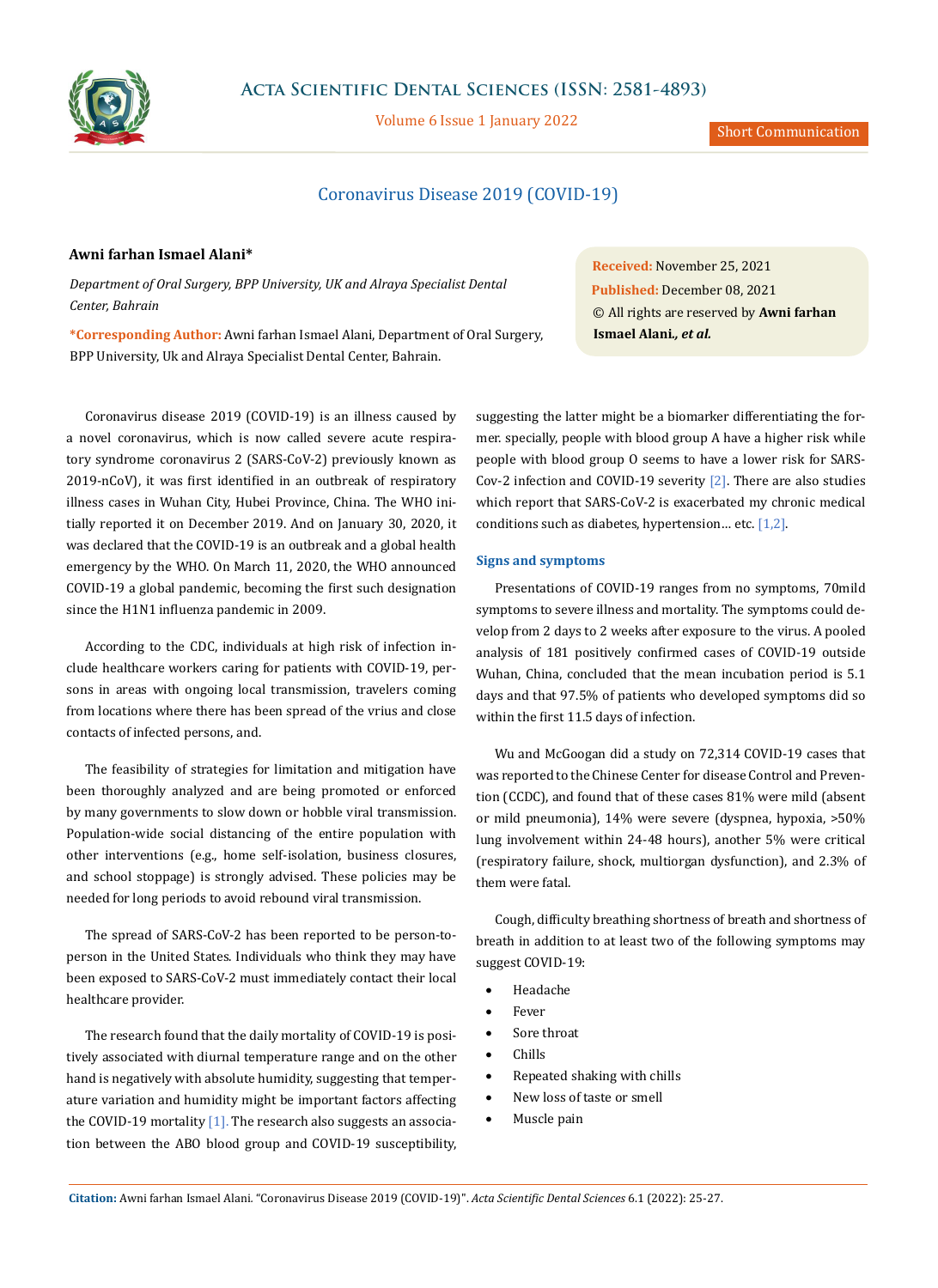Other reports found symptoms which included the following:

- **Fatigue**
- Respiratory distress
- Sputum production
- **Malaise**
- Diarrhea.

The most common serious manifestation of COVID-19 seems to be pneumonia.

A complete or partial loss of the sense of smell (anosmia) was reported as a potential history in patients which were diagnosed with COVID-19 eventually. Researchers conducted a survey of outpatients who had mildly symptomatic COVID-19 and reported that 64.4% (130 of 202) notified some sort of altered sense of smell or taste.

Symptoms in children with infection seems to be uncommon, despite some children having severe COVID-19 been reported.

### **Diagnosis**

COVID-19 should be considered a possibility in (1) in patients with severe lower respiratory tract symptoms with no clear cause or (2) patients with respiratory tract symptoms and newly onset fever. Suspicion is then increased if these patients have been to an area where the spread of SARS-CoV-2 has reached community transmission phase or have been in close contact with patients with confirmed or suspected COVID-19 in the proceeding 14 days.

Microbiologic testing is required for definitive diagnosis. At present, such testing is of limited availability.

Patients who do not require emergency care are encouraged to contact their healthcare provider over the phone. Patients with suspected COVID-19 who come to a healthcare facility should be integrated in infection-control measures promptly. They should also be examined in a private room with the door closed and instructed to wear a surgical mask (an airborne infection isolation room is ideal). All other standard contact and airborne precautions must be taken in consideration and the healthcare personnel/providers should always wear eye protection.

# **Management**

The antiviral drug remdesivir has been authorized for emergency use authorization (EUA) from the FDA on May 1, 2020, based on initial data showing a faster time to recovery of hospitalized patients with severe disease. Numerous other antiviral agents, immunotherapies, and vaccines continue to be investigated and developed as potential therapies.

Furthermore, infected patients should have supportive care to help with the symptoms. With support to vital organ function in severe cases.

### **Vaccines**

A COVID-19 vaccine is a vaccine intended to provide acquired immunity against severe acute respiratory syndrome coronavirus 2 (SARS-CoV-2), the virus that causes coronavirus disease 2019 (COVID-19). As of 14 December 2021, 8.52 billion doses of COV-ID-19 vaccines have been administered worldwide.

#### **Most common Vaccines**

# **Oxford–AstraZeneca**

The Oxford–AstraZeneca COVID-19 vaccine, sold under the brand names Vaxzevria and Covishield, is a viral vector vaccine produced by the British University of Oxford, British-Swedish company AstraZeneca, and the Coalition for Epidemic Preparedness Innovations.

# **Pfizer–BioNTech**

The Pfizer–BioNTech COVID-19 vaccine, sold under the brand name Comirnaty, is an mRNA vaccine produced by the German company BioNTech and the American company Pfizer.

# **Sinopharm BIBP**

The Sinopharm BIBP COVID-19 vaccine is an inactivated virus vaccine produced by the China National Pharmaceutical Group (Sinopharm) and its Beijing Institute of Biological Products.

#### **Sputnik V**

The Sputnik V COVID-19 vaccine is a viral vector vaccine produced by the Russian Gamaleya Research Institute of Epidemiology and Microbiology.

Other Vaccines include Janssen, Moderna, CoronaVac, Covaxin, Sputnik Light, Convidecia, Sinopharm WIBP, EpiVacCorona, Zifivax, Soberana 02, QazCovid-in, Novavax, Minhai, CoviVac, CO-VAX-19.

### **Specific Dental Treatment Recommendations**

It is extremely important to manage patients who manifest any kind of Covid symptoms, and most of the symptoms are related to the respiratory system. So, patients who have active febrile and re-

26